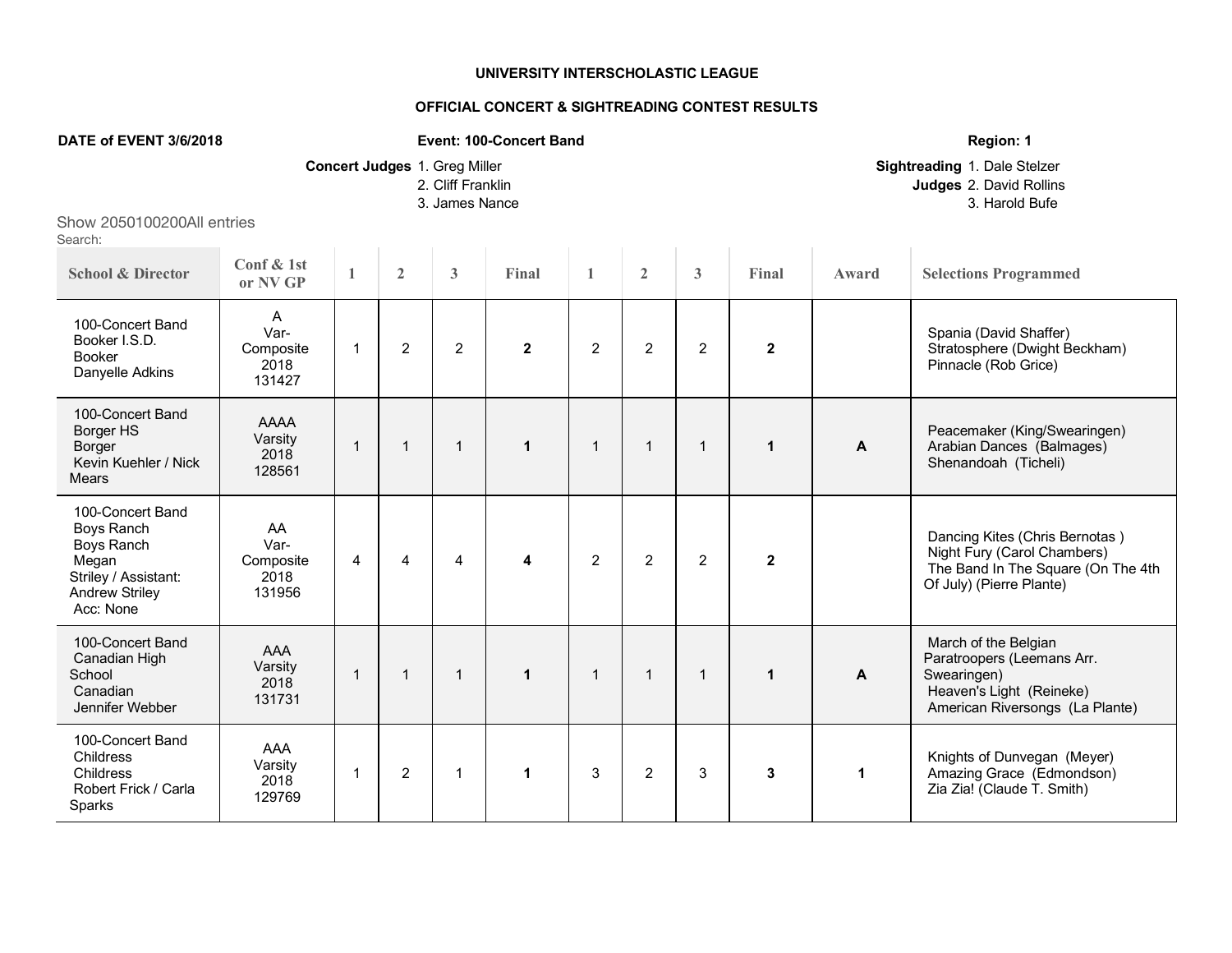| <b>School &amp; Director</b>                                                                         | Conf & 1st<br>or NV GP                                 | $\mathbf{1}$   | $\overline{2}$ | $\overline{3}$ | Final          | $\mathbf{1}$   | $\overline{2}$ | 3              | Final          | Award        | <b>Selections Programmed</b>                                                                     |  |
|------------------------------------------------------------------------------------------------------|--------------------------------------------------------|----------------|----------------|----------------|----------------|----------------|----------------|----------------|----------------|--------------|--------------------------------------------------------------------------------------------------|--|
| 100-Concert Band<br>Clarendon High<br>School<br>Clarendon<br>John Stacy                              | AA<br>Varsity<br>2018<br>132311                        | 3              | 3              | 3              | $\mathbf{3}$   | $\overline{1}$ | $\overline{2}$ | $\overline{2}$ | $\overline{2}$ |              | Odyssey (Branchfield)<br>Mini Suite (Gould)<br>El Conquistador (Owens and<br>Williams)           |  |
| 100-Concert Band<br>Claude High School<br>Claude<br>Shelley Thornton                                 | AA<br>Varsity<br>2018<br>131800                        | $\mathbf{1}$   | $\mathbf{1}$   | $\mathbf{1}$   | 1              | $\overline{1}$ | 1              | $\mathbf{1}$   | $\mathbf{1}$   | A            | March Zuma (John O'Reiley)<br><b>Colliding Visions (Balmages)</b><br>Armory (Standridge)         |  |
| 100-Concert Band<br>Dalhart High School<br>Dalhart<br>Jim Paslay / Nicole<br>Paslay, Josh Bell       | <b>AAAA</b><br>Varsity<br>2018<br>129348               | $\mathbf{1}$   | $\mathbf{1}$   | $\mathbf{1}$   | $\mathbf{1}$   | $\overline{2}$ | $\overline{2}$ | $\overline{2}$ | $\overline{2}$ | $\mathbf{1}$ | XIT March (B.J. Brooks)<br>Lullaby to the Moon (Balmages)<br>Foundry (Mackey)                    |  |
| 100-Concert Band<br><b>Dimmitt</b><br>Dimmitt<br>Joshua<br>Rumbaugh / Inez<br>Rodriguez              | <b>AAA</b><br>Varsity<br>2018<br>129910                | 2              | 3              | 3              | $\mathbf{3}$   | $\overline{4}$ | 3              | 3              | $\mathbf 3$    |              | Dorian Chant (Calhoun)<br>Danza de Espana (Chambers)<br>Ten Marches in Two Minutes (Loest)       |  |
| 100-Concert Band<br>Friona High School<br>Friona<br>Chris<br>Rackley / Benjamin<br>Monk, John Bonner | AAA<br>Varsity<br>2018<br>130001                       | $\overline{1}$ | $\mathbf{1}$   | $\mathbf{1}$   | $\mathbf{1}$   | $\overline{1}$ | $\mathbf{1}$   | $\mathbf{1}$   | $\mathbf{1}$   | B            | March of the Irish Guard (Ployhar)<br><b>Black Forest Overture (Sweeney)</b><br>Contempo (Story) |  |
| 100-Concert Band<br>Gruver High School<br>Gruver<br>Peter M Muller Jr                                | AA<br>Var-<br>Composite<br>2018<br>133179              | 3              | $\overline{2}$ | $\overline{c}$ | $\mathbf{2}$   | $\overline{2}$ | $\overline{2}$ | $\overline{2}$ | $\mathbf{2}$   |              | Band-o-rama (Feldstein/Clark)<br>Cascadia Celebration (Hodges)<br>Moscow, 1941 (Balmages)        |  |
| 100-Concert Band<br>Happy I.S.D.<br>Wildorado<br>Kayla driver                                        | $\overline{A}$<br>NVar-<br>Composite<br>2018<br>130849 | 2              | 2              | $\mathbf{1}$   | $\overline{2}$ | 2              | $\mathbf{1}$   | $\mathbf{1}$   | $\mathbf 1$    | $\mathbf{2}$ | Kitty Hawk March (Edmondson)<br>Dance Celebration (Smith)<br>Theme and Variations (Broege)       |  |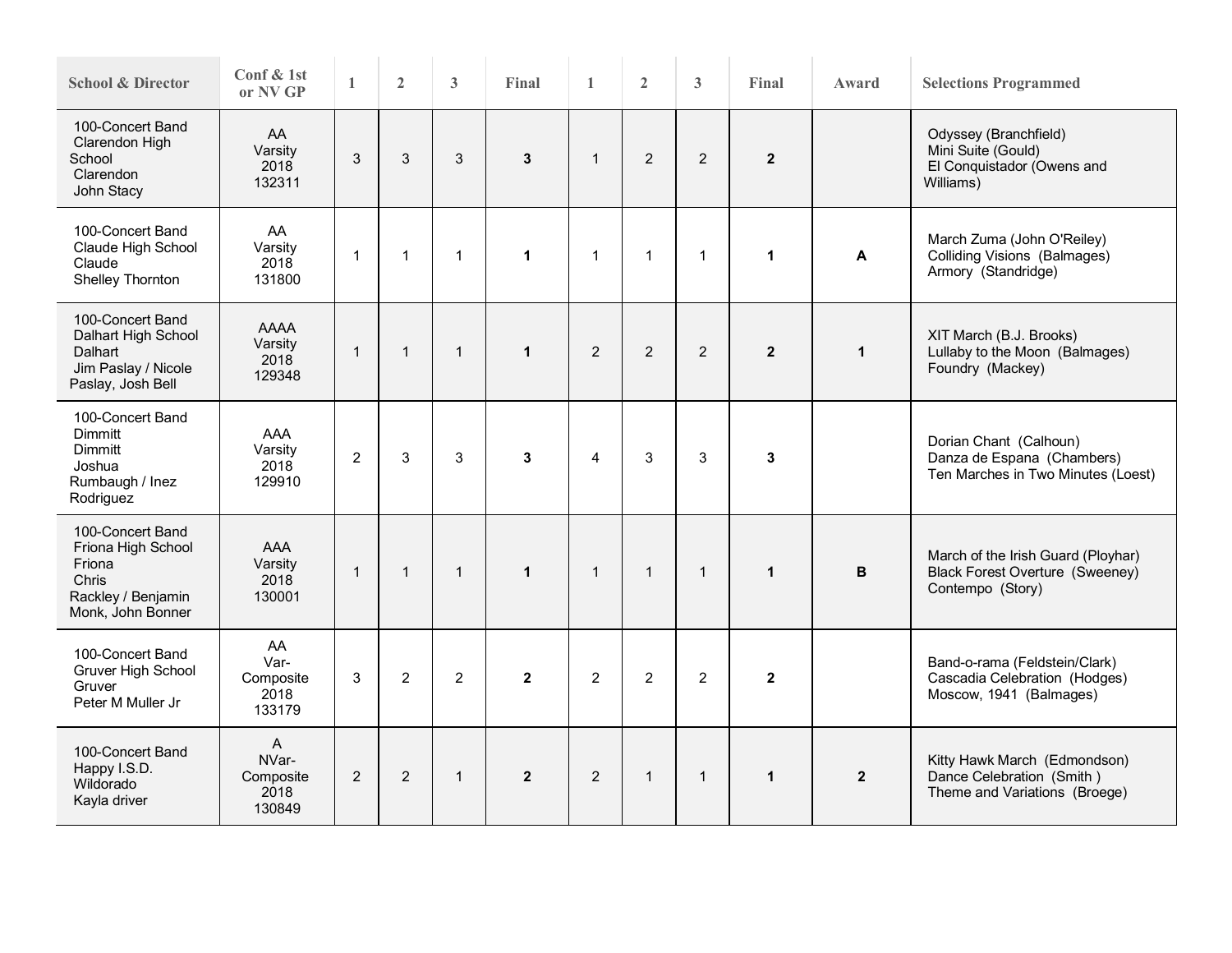| <b>School &amp; Director</b>                                                                                    | Conf & 1st<br>or NV GP                                 | $\mathbf{1}$   | $\overline{2}$ | 3              | Final          | $\mathbf{1}$   | $\overline{2}$ | 3              | Final          | Award                   | <b>Selections Programmed</b>                                                                           |  |  |
|-----------------------------------------------------------------------------------------------------------------|--------------------------------------------------------|----------------|----------------|----------------|----------------|----------------|----------------|----------------|----------------|-------------------------|--------------------------------------------------------------------------------------------------------|--|--|
| 100-Concert Band<br><b>Highland Park HS</b><br>Amarillo<br>James Capes / NA<br>Acc: NA                          | <b>AAA</b><br>Varsity<br>2018<br>132006                | $\mathbf{1}$   | $\overline{2}$ | $\overline{2}$ | $\overline{2}$ | $\overline{2}$ | 3              | $\overline{2}$ | $\mathbf{2}$   |                         | Fanfare for a New Age (Story)<br>Balladair (Erickson)<br>Darklands March (Randall<br>Standridge)       |  |  |
| 100-Concert Band<br>Memphis High<br>School<br>Memphis<br>Bryce Mullen / None                                    | AA.<br>Varsity<br>2018<br>132627                       | $\overline{2}$ | $\overline{2}$ | $\mathbf{1}$   | $\overline{2}$ | $\overline{2}$ | $\overline{1}$ | $\overline{2}$ | $\overline{2}$ |                         | Command March (Edmondson)<br>Slane (Anon. or Trad./Wagner)<br>Storm Mountain Jubilee (Strommen)        |  |  |
| 100-Concert Band<br>Miami HS<br>Miami<br><b>Richard Royal</b>                                                   | $\overline{A}$<br>NVar-<br>Composite<br>2018<br>131454 | 2              | $\overline{c}$ | $\mathbf{1}$   | $\mathbf{2}$   | $\mathbf{1}$   | $\overline{1}$ | $\mathbf{1}$   | 1              | $\overline{\mathbf{2}}$ | Gateway March (Eric Osterling)<br>Wildwind Overture (John Kinyon)<br>Moscow, 1941 (Brian Balmages)     |  |  |
| 100-Concert Band<br>Nazareth H S<br><b>Nazareth</b><br>Angela Fulkerson                                         | A<br>Var-<br>Composite A<br>2018<br>132281             | $\overline{4}$ | 3              | 3              | $\mathbf{3}$   | 2              | $\overline{2}$ | $\mathbf{1}$   | $\overline{2}$ |                         | Atlantis (McGinty)<br>Phantom Ship (Del Borgo)<br>Newcastle March (Vinson)                             |  |  |
| 100-Concert Band<br>Pampa HS<br>Pampa<br>John Benton / John<br>Johnston, Andrew<br>Sedlacek, Ashley<br>Robinson | AAAA<br>Varsity<br>2018<br>130869                      | $\mathbf{1}$   | $\mathbf{1}$   | $\mathbf{1}$   | $\mathbf{1}$   | $\mathbf{1}$   | $\overline{1}$ | $\mathbf{1}$   | $\mathbf{1}$   | A                       | Orion (Van Der Roost)<br>Prospect (La Plante)<br>Oracle (Rath)                                         |  |  |
| 100-Concert Band<br>Panhandle HS<br>Panhandle<br><b>Nick</b><br>Stephenson / Jacob<br>Heck                      | AA<br>Var-<br>Composite<br>2018<br>129265              | $\mathbf{1}$   | $\overline{1}$ | $\mathbf{1}$   | $\mathbf{1}$   | $\mathbf{1}$   | $\mathbf{1}$   | $\mathbf{1}$   | $\mathbf{1}$   | A                       | Darklands March (Standridge)<br>Moscow, 1941 (Balmages)<br>Lightning Field (Mackey)                    |  |  |
| 100-Concert Band<br>Perryton High School<br>Perryton<br>Anthony<br>Lucas / Jesse Finney                         | <b>AAAA</b><br>Varsity<br>2018<br>128503               | $\mathbf{1}$   | $\mathbf{1}$   | $\mathbf{1}$   | $\mathbf{1}$   | $\overline{c}$ | $\sqrt{2}$     | $\overline{2}$ | $\mathbf 2$    | $\mathbf{1}$            | Summit Fanfare (Owens)<br>Moscow, 1941 (Balmages)<br>Four Short Festive Dances (play<br>all) (Eveland) |  |  |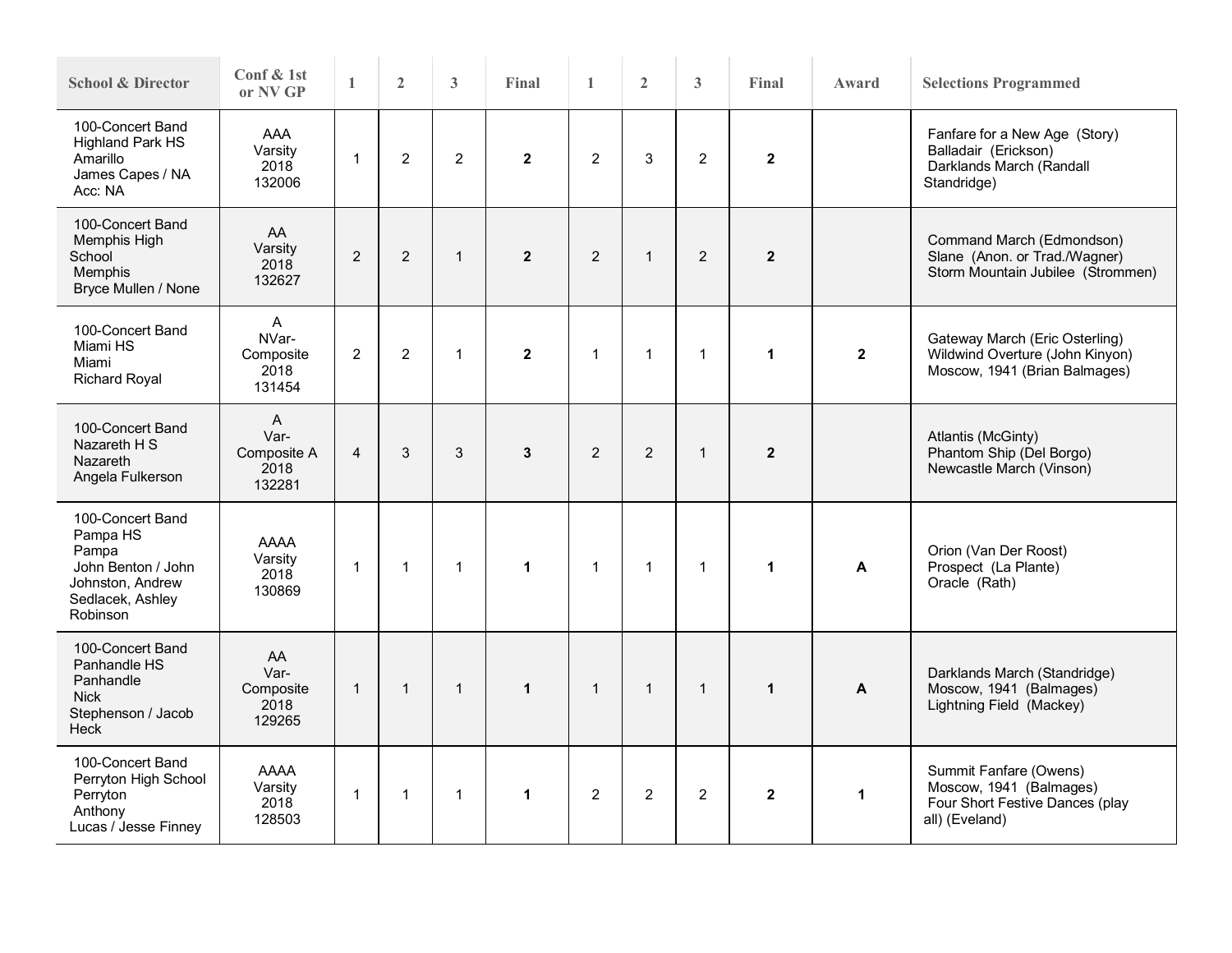| <b>School &amp; Director</b>                                                                     | Conf & 1st<br>or NV GP           | 1                                         | $\overline{2}$ | 3              |                | Final          | 1            |   | $\overline{2}$ | 3              |   |                | Final        |              | Award    | <b>Selections Programmed</b>                                                                                                      |  |  |
|--------------------------------------------------------------------------------------------------|----------------------------------|-------------------------------------------|----------------|----------------|----------------|----------------|--------------|---|----------------|----------------|---|----------------|--------------|--------------|----------|-----------------------------------------------------------------------------------------------------------------------------------|--|--|
| 100-Concert Band<br>River Road High<br>School<br>Amarillo<br>Dustin<br>Olson / Chance<br>Houston | AAA<br>Varsity<br>2018<br>131458 | 3                                         | 4              | 3              |                | 3              |              | 2 | 3              |                | 3 |                | 3            |              |          | Darklands March (Standridge)<br>Black Is the Color (Sheldon)<br>Heroes Triumphant (Owens)                                         |  |  |
| 100-Concert Band<br>Sanford-Fritch High School<br>Fritch<br>Elizabeth Field / Rachael Tretow     |                                  | AA<br>Varsity<br>2018<br>131186           |                | $\overline{2}$ | $\mathbf{1}$   | $\mathbf{1}$   | $\mathbf{1}$ |   | $\mathbf{1}$   | $\mathbf{1}$   |   | $\mathbf 1$    | $\mathbf{1}$ | A            |          | Marche Diabolique (Brian<br>Balmages)<br>Shenandoah (Anon. or<br>Trad./Smith/Story)<br><b>Black Forest</b><br>Overture (Sweeney)  |  |  |
| 100-Concert Band<br>Spearman High School<br><b>SPEARMAN</b><br>Bryce Victory / Lauren Spelling   |                                  | AAA<br>Varsity<br>2018<br>130911          |                | 2              | $\mathbf{1}$   | 2              | $\mathbf{2}$ |   | $\overline{2}$ | $\mathbf{1}$   |   | 1              | $\mathbf{1}$ | $\mathbf{1}$ |          | The Black Horse<br>Troop (Sousa/Fennell)<br>Rippling<br>Watercolors (Balmages)<br>The Harmonious<br>Blacksmith (Handel/Osterling) |  |  |
| 100-Concert Band<br><b>Stratford High School</b><br>Stratford<br>Katherine Nusz / Kara Rodden    |                                  | AA<br>Varsity<br>2018<br>132348           |                | $\overline{2}$ | $\overline{c}$ | $\mathbf{1}$   | $\mathbf{2}$ |   | $\mathbf{1}$   | $\mathbf{1}$   |   | $\mathbf{1}$   | $\mathbf{1}$ | $\mathbf{1}$ | Borgo)   | The Thunderer (Sousa/Jurrens)<br>Under an Irish Sky (Larry Neek)<br>Flight of Eagles (Elliot Del                                  |  |  |
| 100-Concert Band<br>Sunray High School<br>Sunray<br><b>Marshall Hughes</b>                       |                                  | AA<br>Var-<br>Composite<br>2018<br>130505 |                | 3              | 3              | $\overline{4}$ | 3            |   | $\overline{2}$ | $\overline{2}$ |   | $\overline{c}$ | $\mathbf{2}$ |              | Sheldon) | Pride of the Regiment<br>March (Nancy Seward)<br>As Twilight Falls (Robert<br>Fireball! (Brian Beck)                              |  |  |
| 100-Concert Band<br>Vega High School<br>Vega<br>Marci Criswell / MIchelle<br>Richardson          |                                  | AA<br>Var-<br>Composite<br>2018<br>130614 |                | $\mathbf 1$    | $\mathbf{1}$   | $\mathbf{1}$   | 1            |   | 1              | $\mathbf 1$    |   | 1              | $\mathbf{1}$ | $\mathbf{A}$ |          | Catalina March (Steve Hodges)<br>Korean Folk<br>Rhapsody (Curnow)<br>Joy (Ticheli)                                                |  |  |